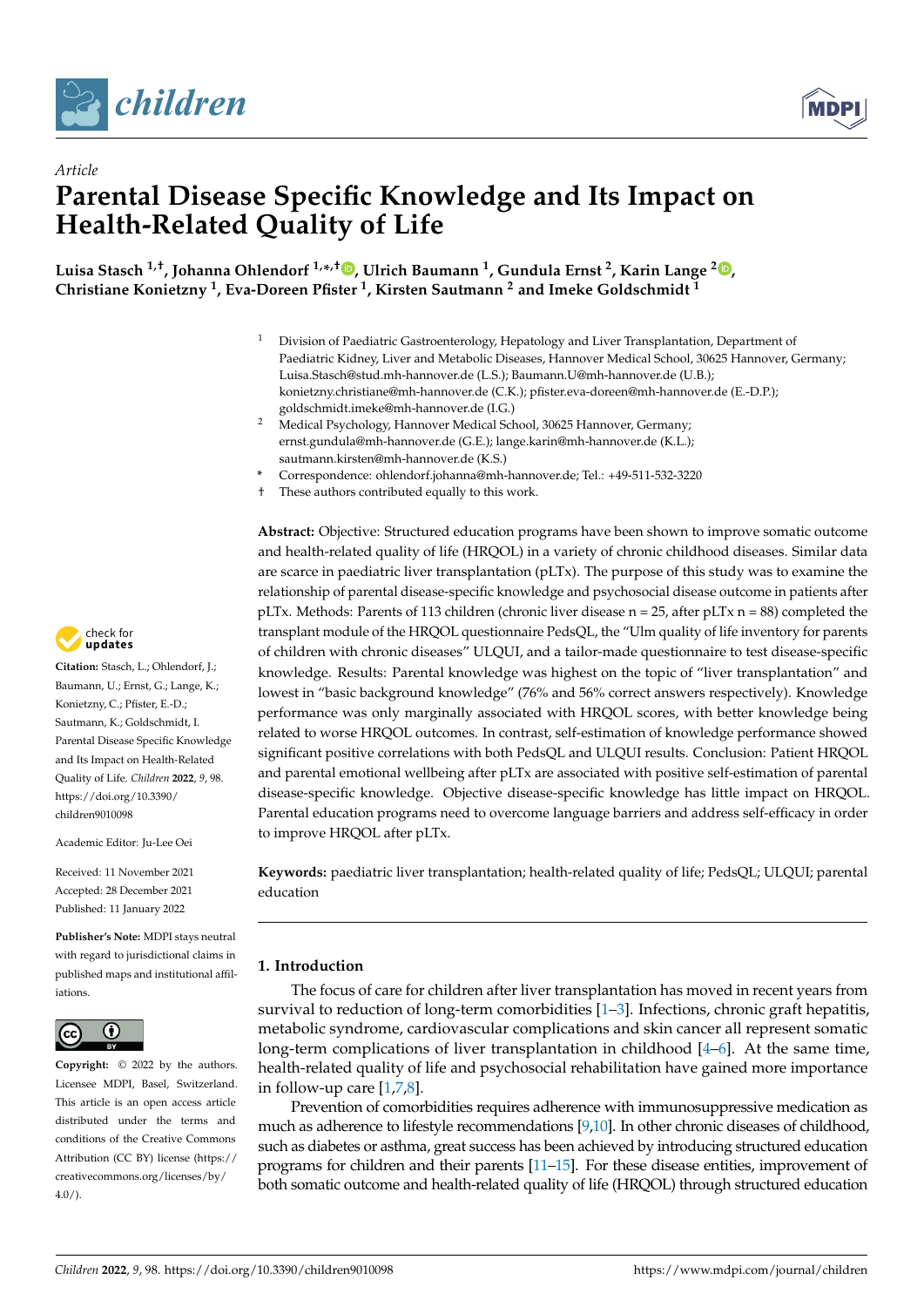interventions has been repeatedly demonstrated. Only limited data are available on the effects of structured education interventions in paediatric liver transplantation. Lerret et al. have examined whether pre-discharge education and parental perception of readiness for discharge are associated with a reduction in coping difficulties and health-care utilization in children after solid organ transplantation [16]. Readiness for discharge was related to families' capacity to cope at home, but was not associated with somatic outcomes such as unplanned visits to the emergency department or unplanned hospital visits  $[16]$ . In their study, quality of discharge teaching was assessed by parental perception. No formal assessment of parental disease-specific knowledge was made.

The purpose of our study was to examine the relationship of parental disease-specific knowledge and both somatic and psychosocial outcome. To this end, we conducted a crosssectional study in parents of children awaiting or having undergone liver transplantation. Parental disease-specific knowledge was examined in relation to medication adherence and parental and patient HRQOL. The overarching aim of this study was the identification of relevant knowledge areas that contribute most to patient outcome and merit further attention in parent education interventions.

# 2. Materials and Methods

# 2.1. Subjects

Between September 2019 and February 2020 113 parents/caregivers of 113 patients (68 girls, 45 boys) aged 6 months to 18 years (median 8.7 years) with chronic liver disease  $(n = 25)$  or after liver transplantation (pLTX)  $(n = 88)$  were recruited from our out-patient clinic. An overview about patient eligibility and enrolment is given in Figure 1. Participants' demographic data are summarized in Table 1. Inclusion criteria were age 0–18 years plus diagnosis of advanced chronic liver disease or history of liver transplantation in the corresponding children. Exclusion criteria were missing informed consent, parent's/caregiver's lack of ability to understand the German language or failure to complete the questionnaires.



Figure 1. Patient enrolment and attrition.

#### 2.2. Assessment of Disease Specific Knowledge

Disease-specific knowledge was assessed using a tailor-made questionnaire. A nonvalidated translation of this questionnaire is presented in Supplementary Materials (Table S1). Disease-specific knowledge was examined by a set of eleven multiple choice questions with up to 4 correct answer possibilities each. These multiple choice questions were supplemented by a list of 23 individual statements that had to be rated as "true" or "false". For each question, parents also had the option to tick "I don't know". Parents' answers were rated as correct/not correct, and the percentage of correct answers was calculated. "I don't know" was counted as equivalent to "wrong". Cronbach's alpha as a measure of internal consistency and scale reliability was high for both subscales (0.82 and 0.91 respectively).

In addition to actual knowledge, self-assessment of knowledge was examined using a 17-item list of different knowledge topics where parents could rate their own knowledge on a 5-step Likert scale, ranging from 1: very little knowledge to 5: very good knowledge. Both actual knowledge and self-assessment items were grouped into four different topic areas, namely: basic knowledge on liver functions and chronic liver disease (including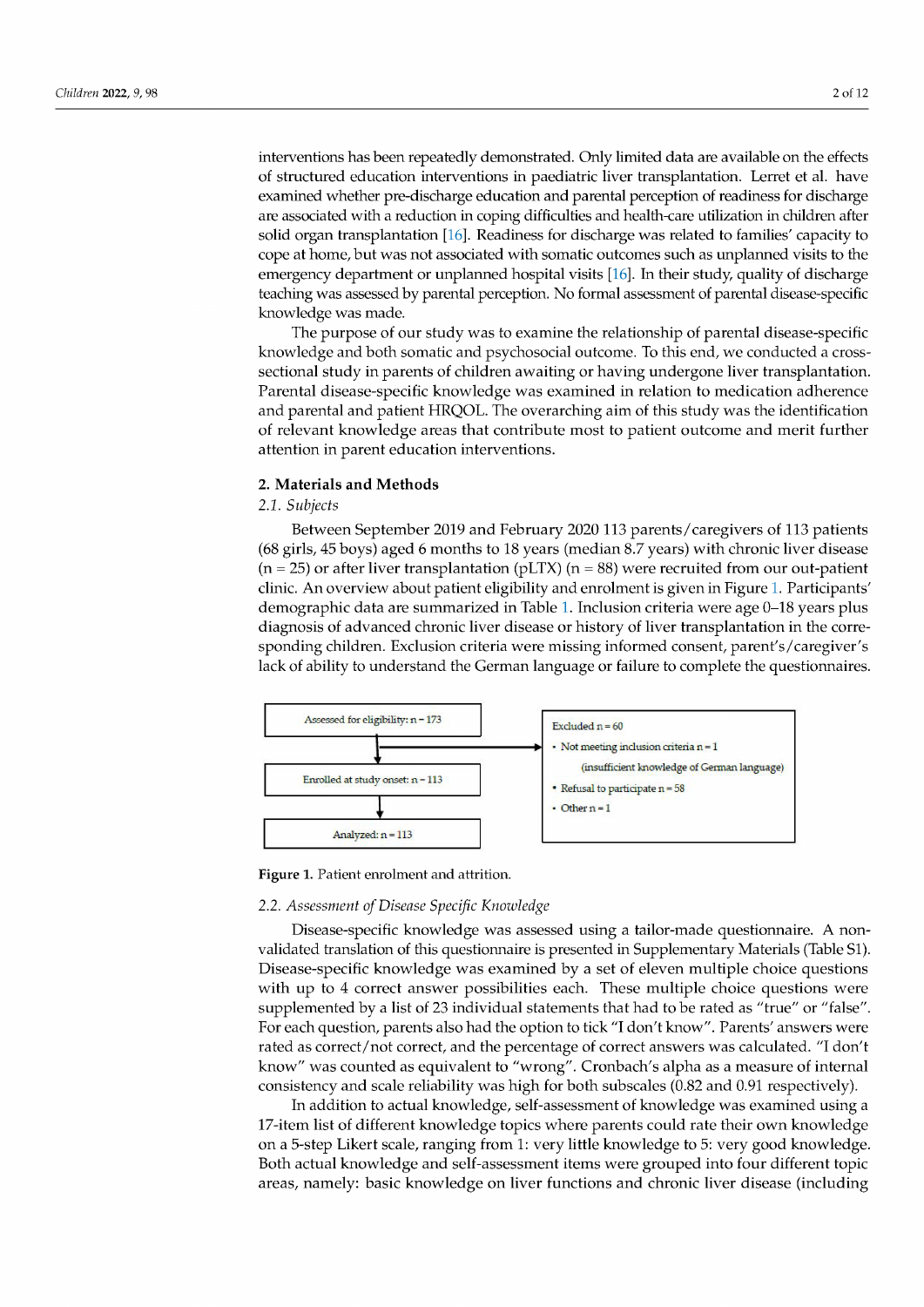complications such as portal hypertension), liver transplantation including information on waiting list procedures, medication knowledge, and follow-up care.

**Table 1.** Characteristics of the study sample.

| Patients ( $n = 113$ )        | $n$ (%)          | Parents $(n = 113)$                               | $n$ (%)   |
|-------------------------------|------------------|---------------------------------------------------|-----------|
| <b>Sex</b>                    |                  | Primary caregiver's marital status                |           |
| Male                          | 45(39.8)         | information missing                               | 4(3.5)    |
| Female                        | 68 (60.2)        | Single-parent household                           | 14 (12.4) |
| Age at study entry (years)    |                  | Two-parent household                              | 95 (84.1) |
| Mean SD                       | $9.21 \pm 4.87$  | Primary caregiver's highest level of<br>education |           |
| Median Min, Max               | 8.67 0.50, 18.25 | information missing                               | 4(3.5)    |
| <b>Transplantation status</b> |                  | No degree                                         | 2(1.8)    |
| awaiting transplant           | 25(22.1)         | General certificate                               | 12(10.6)  |
| after liver transplantation   | 88 77.8)         | Secondary school                                  | 48 (42.5) |
| Age at transplant             |                  | Highschool                                        | 25(22.1)  |
| <1 year                       | 38 (43.2)        | University education                              | 22(19.5)  |
| $1-4$ years                   | 32(36.4)         | Native language                                   |           |
| 5-12 years                    | 17(19.3)         | German                                            | 82 (72.6) |
| $13-17$ years                 | 1(1.1)           | other                                             | 27(23.9)  |
| Time since transplant (years) |                  | information missing                               | 4(3.5)    |
| Mean (SD)                     | $7.45 \pm 4.53$  |                                                   |           |
| Median Min, Max               | 7.17 0.00, 17.00 |                                                   |           |
| Primary diagnosis             |                  |                                                   |           |
| Biliary atresia               | 70 (61.9)        |                                                   |           |
| <b>PFIC</b>                   | 5(4.4)           |                                                   |           |
| Acute liver failure           | 10(8.8)          |                                                   |           |
| Metabolic                     | 4(3.5)           |                                                   |           |
| Tumor                         | 6(5.3)           |                                                   |           |
| Autoimmune Hepatitis          | 1(0.9)           |                                                   |           |
| Other                         | 13(11.5)         |                                                   |           |

#### *2.3. Health-Related Quality of Life of Patients and Emotional Wellbeing of Parents*

Parental emotional wellbeing and disease specific burden was assessed by the validated Ulm Quality of Life Inventory for Parents of chronically ill children (ULQUI) [17]. Patients' health related quality of life (HRQoL) was measured using the transplant module of the established health-related pediatric quality of life questionnaire (PedsQL) [18].

The PedsQL<sup>TM</sup>3.0 Transplant Module consists of 8 subscales, namely: (1) Medicines I (9 items; barriers to medical regimen adherence), (2) Medicines II (8 items; medication side effects), (3) Transplant and Others (8 items; social relationships and transplant), (4) Pain and Hurt (3 items; physical discomfort), (5) Worry (7 items; worries related to health status), (6) Treatment Anxiety (4 items; fears regarding medical procedures), (7) External appearance (3 items; impact of transplant on appearance), and (8) Communication (4 items; communication with medical personnel and others regarding transplant issues). The parent proxy-report forms assess parents' perceptions of their child's HRQOL. Higher values in the PedsQl indicate that this area presents less of a problem.

The Ulm Quality of Life Inventory for parents of chronically ill children (ULQUI) is a 29 item self-report questionnaire specifically designed to depict parental emotional burden. The ULQI consists of five primary scales, namely physical/daily functioning, satisfaction with family, emotional stability, self-realisation and well-being. All raw scores are linearly transformed to a scale of 0–100, where higher scores indicate higher quality of life (QoL). A non-validated translation of the ULQUI can be found in Supplementary Materials (Table S2).

# *2.4. The Medication Level Variability Index (MLVI)*

MLVI was used as a measure for medication adherence as described by Shemesh et al. [19]. MLVI is calculated as the standard deviation of a set of 4–8 tacrolimus or ciclosporin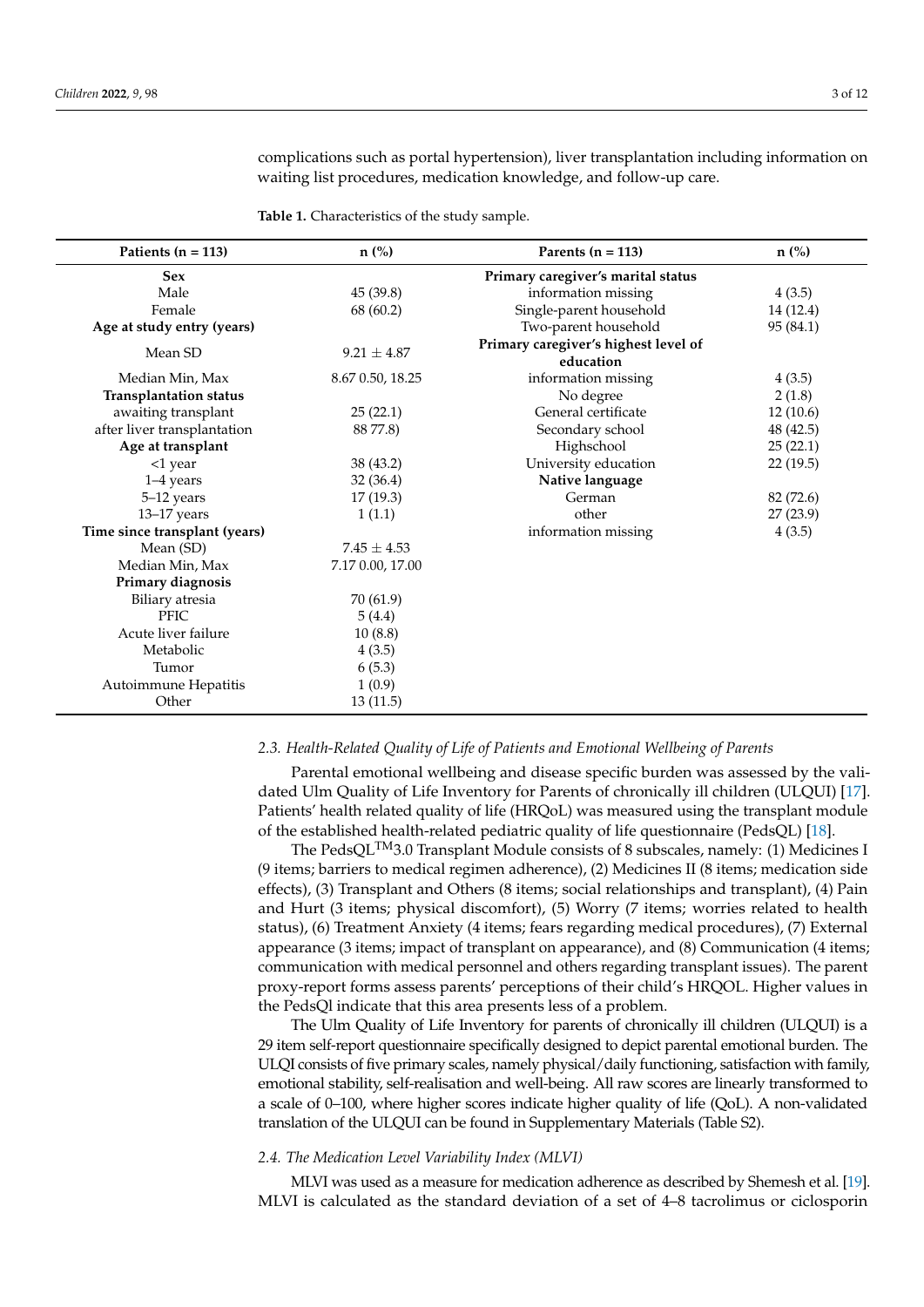trough blood levels spread over two years retrospectively from the timepoint of the survey. Target trough levels change throughout the 1st year after transplantation and remain stable from one year post Tx onwards. In order to avoid bias from changing target trough levels, only patients with transplantation >3 years ago at the time of study entry were included for MLVI calculation. Patient notes were checked for conditions that might interfere with drug absorption or metabolism during the observation time. Patients with diarrhea, hepatitis b or e during the observation period, or multiple hospitalization for other reasons were excluded from MLVI analysis. The same goes for patients with concomitant medications known to interact with tacrolimus or ciclosporin metabolism (e.g., fluconazole, anticonvulsive drugs).

# *2.5. Statistical Analysis*

Categorical variables are described with numbers and frequencies. Continuous variables are given as median with interquartile range or mean with standard deviation depending on distribution. Missing data were not imputed. Correlation between variables was calculated using Pearson's r. Comparisons between groups (e.g., rejection/non rejection) were made by student's *t*-test. Significance was set at a two-tailed level of *p* < 0.05. All analyses were conducted using the statistical software package IBM SPSS Version 26.0 (SPSS Inc., Chicago, IL, USA).

# *2.6. Ethical Considerations*

This study was approved by the local Ethics Committee (Statement No. 8474) and was conducted in accordance with the Helsinki Declaration on medical research involving human subjects. Informed consent was obtained from participating adolescents and parents/caregivers.

#### **3. Results**

#### *3.1. Parental Disease-Specific Knowledge*

Overall, parents achieved 67.5% correct answers. A complete list of items and corresponding results is given in Table 2. In questions with low correct answer rates, rates for "don't know" far exceeded rates for the wrong answer. Apparently, parents preferred to admit to ignorance rather than simply guess an answer.

**Table 2.** Knowledge test performance in multiple choice and single statement questions.

| <b>Multiple Choice Questions</b><br>(4 Possible Answers, Multiple Selection Possible)                                                           | <b>Frequency of Correct Answers (%)</b> | I Do Not Know<br>Frequency $(\% )$ |
|-------------------------------------------------------------------------------------------------------------------------------------------------|-----------------------------------------|------------------------------------|
| Which functions of the liver do you know?                                                                                                       | 81                                      | 3.5                                |
| What is the bile's function?                                                                                                                    | 74                                      | 9.2                                |
| What are warning signs for biliary tract infection?                                                                                             | 77.5                                    | 4.5                                |
| What is abdominal dropsy?                                                                                                                       | 62.5                                    | 18.3                               |
| What does the term "liver remodeling" mean?                                                                                                     | 77.0                                    | 16.4                               |
| What does cholestasis mean?                                                                                                                     | 66.5                                    | 27.0                               |
| What is portal hypertension?                                                                                                                    | 48.8                                    | 29.1                               |
| What can happen in portal hypertension?                                                                                                         | 38.5                                    | 43.1                               |
| In case of which diseases in the immediate environment of the<br>child (family, school, day care) should you report to your<br>transplant team? | 69.3                                    | 18.9                               |
| Which possible side effects of immunosuppressive drugs do<br>you know?                                                                          | 58.8                                    | 23.4                               |
| Which statements concerning the liver transplant waiting list<br>are correct?                                                                   | 77.0                                    | 8.1                                |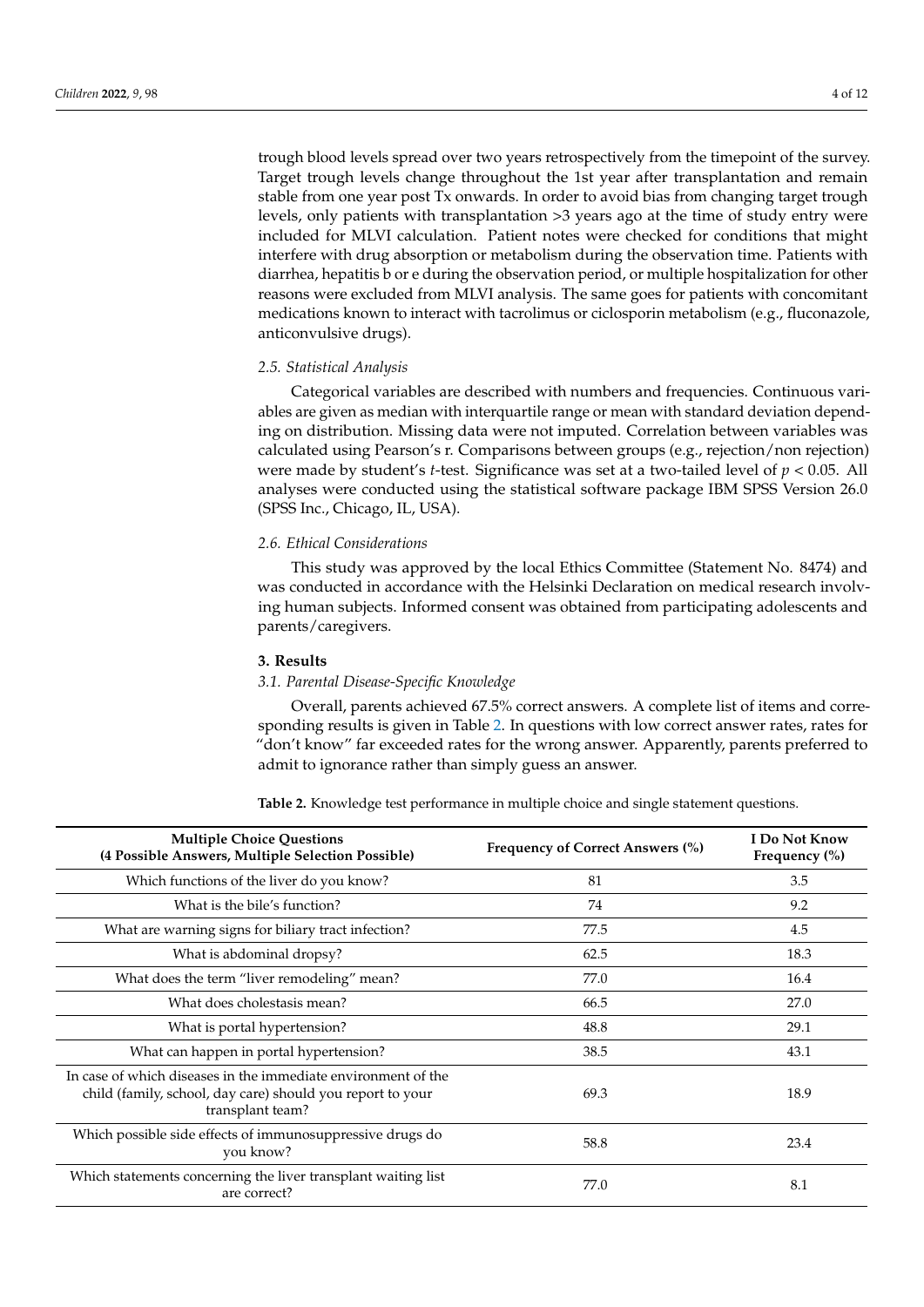| Individual Statements to Be Marked as True or False                                                                  | <b>Correct Answer</b><br>Frequency (%) | <b>Wrong Answer</b><br>Frequency (%) | I Do Not Know<br>Frequency (%) |
|----------------------------------------------------------------------------------------------------------------------|----------------------------------------|--------------------------------------|--------------------------------|
| My child must reach a certain age to be able to get a new liver.                                                     | 91.0                                   | 0.9                                  | 8.1                            |
| Children who have been on the transplant waiting list the<br>longest get a new liver first.                          | 77.1                                   | 10.1                                 | 12.8                           |
| The children who need a new liver most urgently get a new<br>liver first.                                            | 80.7                                   | 10.1                                 | 9.2                            |
| It is possible that a child receives an organ offer although<br>another child has more points on the waiting list.   | 56.9                                   | 11.9                                 | 31.2                           |
| My child should be as fully vaccinated as possible before<br>transplantation.                                        | 77.1                                   | 11.0                                 | 11.9                           |
| Any vaccination may be performed immediately after<br>transplantation.                                               | 81.1                                   | 4.5                                  | 14.4                           |
| Inactivated vaccines may be used from one year after<br>transplantation                                              | 61.5                                   | 4.6                                  | 33.9                           |
| The majority of organ donations are cadaveric donations from<br>patients who have been diagnosed with brain death.   | 58.7                                   | 4.6                                  | 36.7                           |
| There is a possibility that a relative donates a part of<br>his/her liver.                                           | 96.4                                   | $\theta$                             | 3.6                            |
| The immunosuppressive drugs are needed to prevent the<br>patient's own immune system from attacking the "new liver". | 91.7                                   | 0.9                                  | 7.3                            |
| The immunosuppressive drugs must be taken for the whole life.                                                        | 82.9                                   | 1.8                                  | 15.3                           |
| The immunosuppressants should be taken during meals.                                                                 | 71.4                                   | 3.6                                  | 25.0                           |
| Immunosuppression leads to an increased susceptibility<br>to infections.                                             | 73.9                                   | 0.9                                  | 18.9                           |
| The immunosuppressive drug trough level is important<br>because it determines the dose that must be taken.           | 82.9                                   | 0.9                                  | 16.2                           |
| If the drug trough level is too high, there is a risk of rejection.                                                  | 45.5                                   | 17.3                                 | 37.3                           |
| My child is not allowed to eat before blood is drawn to<br>determine the level of immunosuppressants.                | 57.7                                   | 21.6                                 | 20.7                           |
| My child must not take his immunosuppressive drugs before<br>blood is drawn to determine the drug trough level.      | 76.6                                   | 3.6                                  | 19.8                           |
| In case of "rejection" the immune system reacts to the<br>"new liver".                                               | 81.1                                   | 0.9                                  | 18.0                           |
| Rejection means that the transplanted organ is lost.                                                                 | 64.0                                   | 17.1                                 | 18.9                           |
| Rejection may be related to too much immunosuppression.                                                              | 41.4                                   | 8.1                                  | 50.5                           |
| It is sufficient if my child goes for a medical checkup once<br>a year.                                              | 78.4                                   | 7.2                                  | 14.4                           |
| After transplantation, my child is entitled to a severely disabled<br>person's card.                                 | $80.4\,$                               | 4.6                                  | 15.0                           |
| My child must never do sports again after transplantation.                                                           | 91.1                                   | 0.9                                  | 8.0                            |

#### **Table 2.** *Cont.*

When differentiated into topic areas, parents performed best in "general knowledge about liver transplantation" (76.0% correct answers) and "knowledge on follow-up (74.5%, difference n.s.). Knowledge performance was significantly lower in "Medication knowledge" (66.6%, *p* < 0.01) and "general knowledge about liver and liver disease" (55.6%, *p* < 0.01).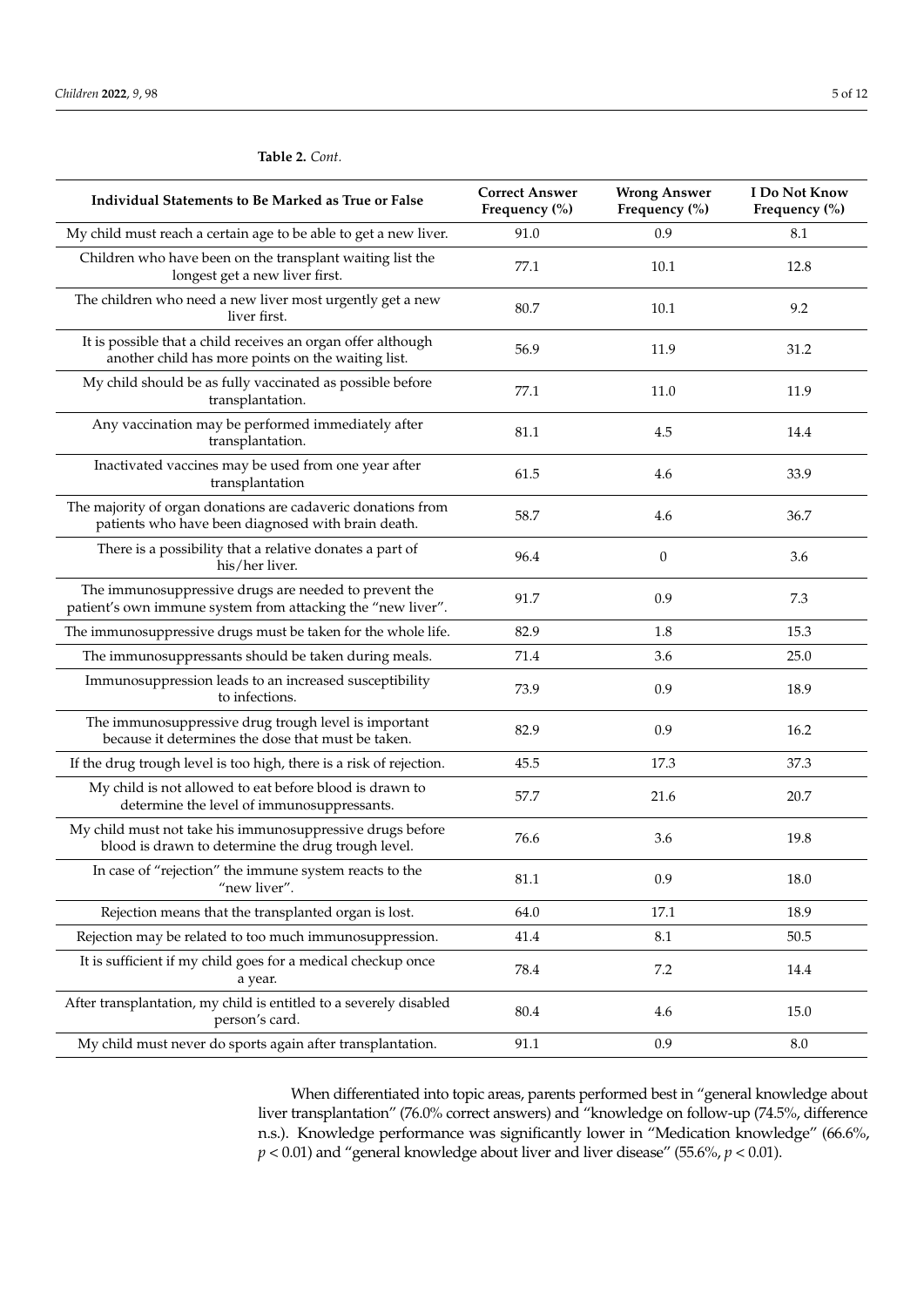# *3.2. Self-Estimation of Disease-Specific Knowledge*

Parents had been asked for a self-assessment of their knowledge in the different topic areas. Self-assessment was made by a 5-step Likert scale, from 1: very little knowledge" to 5 "very good knowledge". Results are given in Table 3. The single items with highest ratings were "medication of my child" (4.1) and "everyday life with the disease" (4.0). Selfassessment of knowledge showed moderate effect size correlation with actual knowledge test results in basic liver knowledge ( $r = 0.45$ ), transplantation ( $r = 0.40$ ) and medication  $(r = 0.48, p < 0.01$  respectively), and a weak effect size correlation in the area of follow-up care  $(r = 0.33, p < 0.01)$ .

**Table 3.** Self-assessment of disease-specific knowledge by parents.

| How Would You Rate Your Level of Knowledge on the Following Topics?                                              | Mean Likert Scale Result |
|------------------------------------------------------------------------------------------------------------------|--------------------------|
| Illness of your child                                                                                            | $3.96 \pm 0.7$           |
| Anatomy of the liver (portal vein, bile ducts, etc.)                                                             | $3.30 \pm 0.8$           |
| Functions of the liver                                                                                           | $3.42 \pm 0.8$           |
| Technical terms such as liver remodeling, tarry stools, portal hypertension, etc.                                | $3.17 \pm 0.9$           |
| Proceedings during an inpatient stay                                                                             | $3.77 \pm 1.0$           |
| Transplantation                                                                                                  | $3.51 \pm 1.0$           |
| Proceedings before liver transplantation                                                                         | $3.37 \pm 1.1$           |
| Proceedings during the in-patient stay for liver transplantation                                                 | $3.5 \pm 1.1$            |
| Proceedings after liver transplantation                                                                          | $3.55 \pm 1.1$           |
| Meaning of laboratory values                                                                                     | $3.42 \pm 0.9$           |
| Medication of your child                                                                                         | $4.09 \pm 0.7$           |
| Immunosuppressants of your child                                                                                 | $3.81 \pm 1.2$           |
| Diagnostic procedures, e.g., ultrasound, MRI, X-ray                                                              | $3.75 \pm 0.8$           |
| Everyday life with the disease                                                                                   | $4.04 \pm 0.8$           |
| Psychological support options                                                                                    | $2.95 \pm 0.9$           |
| Possible assistance for the care of your child<br>(e.g., care allowance, severely handicapped certificate, etc.) | $3.10 \pm 1.1$           |
| Importance of nutrition                                                                                          | $3.60 \pm 0.9$           |
| <b>Topic Areas</b>                                                                                               |                          |
| Basic knowledge on liver and liver disease (a-d)                                                                 | $3.46 \pm 0.7$           |
| Transplantation (e-i)                                                                                            | $3.54 \pm 0.9$           |
| Medication (k, l)                                                                                                | $3.96 \pm 0.8$           |
| Follow-up care $(i, m-q)$                                                                                        | $3.49 \pm 0.6$           |

Items were rated on a 5-point Likert scale from 1: very little knowledge to 5: very good knowledge.

# *3.3. Is the Quality of Parental Disease-Specific Knowledge Associated with Outcome?* 3.3.1. MLVI and Rejection

MLVI was used as surrogate measure for medication adherence. MLVI was  $14 \pm 15.4$  ng/mL in Cyclosporin-A (CSA) users (n = 24) and  $1.1 \pm 1.1$  ng/mL in Tacrolimus users (n = 53). Performance in the disease-specific knowledge tests showed no significant correlation with the medication level variability index (MLVI) neither in CSA nor in Tac users (data not shown). A threshold of MLVI 2.5 for Tac users has been reported as a predictor of acute rejection and as a measure for non-adherence [19]. Knowledge performance did not differ between parents whose children had MLVI above or below this threshold (data not shown). Similarly, a history of rejection or re-transplantation were not associated with differences in these knowledge test results.

3.3.2. Psychosocial Outcome

PedsQL und ULQUI results are given in Tables 4 and 5.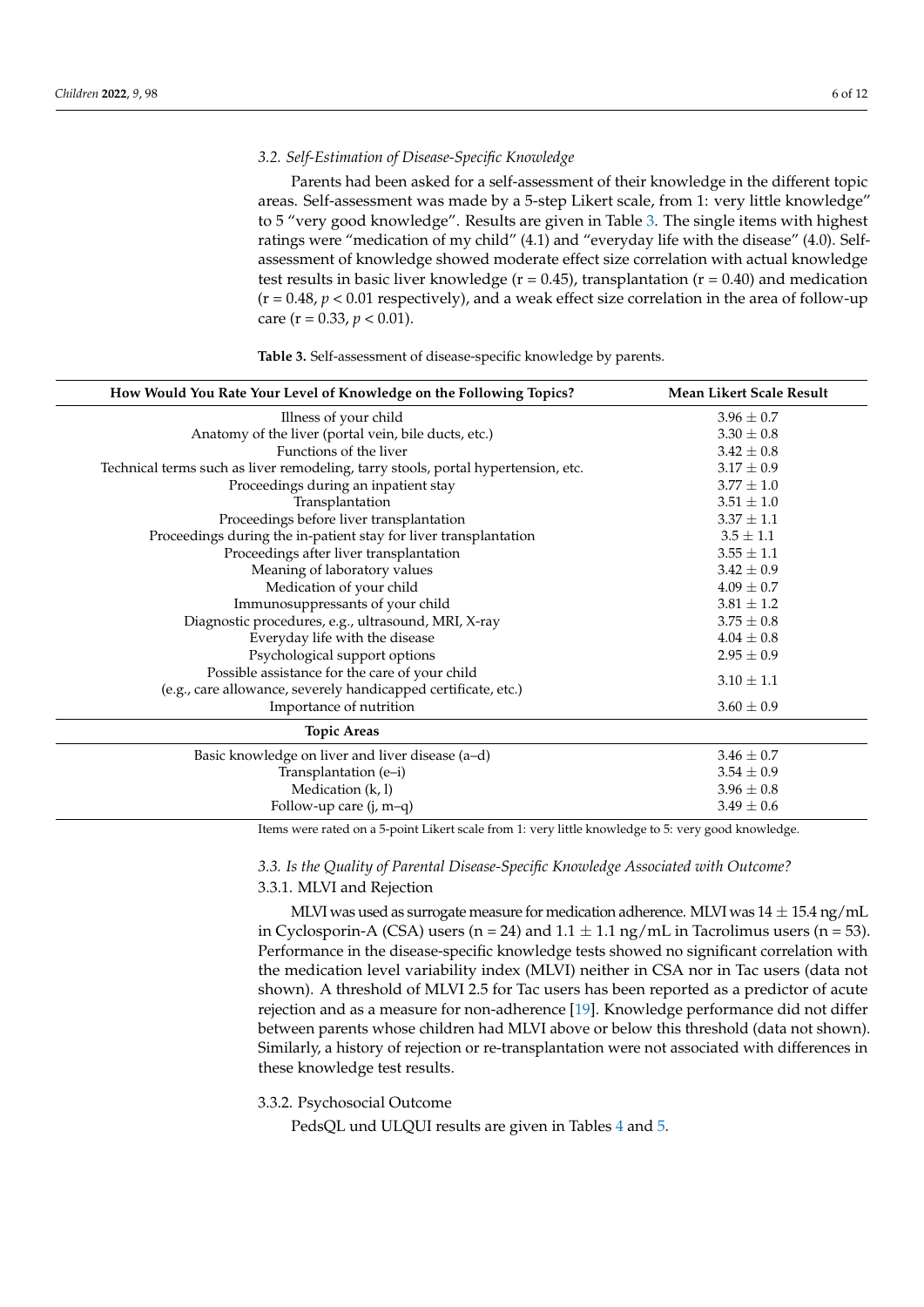| <b>ULQUI Subscale</b>          | <b>Subscale Summary Score</b> |
|--------------------------------|-------------------------------|
| Physical and daily functioning | 68.0                          |
| Satisfaction with family life  | 83.1                          |
| Emotional burden               | 67.3                          |
| Self realisation               | 50.3                          |
| General wellbeing              | 71.4                          |
| <b>ULOUI</b> total score       | 67.4                          |

**Table 4.** ULQUI summary scores.

 $\overline{a}$ 

**Table 5.** PedsQL transplant module summary scores.

| PedsQL Transplant Module Subscales        | <b>Subscale Summary Score</b> |
|-------------------------------------------|-------------------------------|
| About his/her medicines I                 | 86.2                          |
| About his/her medicines II (side effects) | 87.1                          |
| Transplant and Others                     | 74.9                          |
| Pain and Hurt                             | 79.1                          |
| Worry                                     | 80.8                          |
| Treatment anxiety                         | 69.7                          |
| Preceived physical appearance             | 79.9                          |
| Communication                             | 74.9                          |
| PedsOL total score                        | 80.5                          |

ULQUI and PedsQL scores showed weak to moderate effect size correlation with each other (r = 0.374, *p* < 0.001), indicaing that in general parental wellbeing was associated with HRQOL of the transplanted child.

For both PedsQL and ULQUI, a number of significant negative correlations was found between psychosocial scores and knowledge test performance (Tables 6 and 7, upper half respectively). While these correlations show only small to moderate effect sizes, they appear to indicate that better parental knowledge is associated with worse perception of the child's wellbeing, as well as with reduced parental wellbeing.

**Table 6.** Correlation of knowledge test results (upper half) and estimated knowledge (bottom half) with PedsQL results.

|                   | <b>Knowledge Test Result</b>    | <b>Liver Function and</b><br><b>Liver Disease</b> | Transplantation | Medication | Follow-Up Care        |
|-------------------|---------------------------------|---------------------------------------------------|-----------------|------------|-----------------------|
|                   | About his/her Medicines I       | $-0.02$                                           | 0.11            | 0.03       | 0.09                  |
|                   | About his/her Medicines II      | $-0.16$                                           | $-0.07$         | $-0.26*$   | $-0.2$                |
| PedsQL transplant | Transplant and others           | $-0.07$                                           | 0.01            | $-0.07$    | $-0.04$               |
|                   | Pain and Hurt                   | $-0.17$                                           | $-0.09$         | $-0.25*$   | $-0.22*$              |
| module            | Worry                           | $-0.01$                                           | 0.01            | $-0.06$    | 0.02                  |
|                   | Treatment anxiety               | $-0.08$                                           | $-0.01$         | $-0.19$    | $-0.21*$              |
|                   | Perceived physical Appearance   | $-0.21$                                           | $-0.01$         | $-0.16$    | $-0.02$               |
|                   | Communication                   | $-0.09$                                           | 0.03            | $-0.06$    | $-0.13$               |
|                   | PedsQL Total score              | $-0.13$                                           | $-0.01$         | $-0.17$    | $-0.12$               |
|                   | Self-Assessment of<br>Knowledge | <b>Liver Function and</b><br><b>Liver Disease</b> | Transplantation | Medication | <b>Follow-Up Care</b> |
|                   | About his/her Medicines I       | $0.22*$                                           | $0.39**$        | $0.34**$   | $0.31**$              |
| PedsQL transplant | About his/her Medicines II      | 0.04                                              | 0.14            | 0.15       | $0.25*$               |
|                   | Transplant and others           | 0.13                                              | 0.17            | 0.17       | 0.20                  |
|                   | Pain and Hurt                   | 0.03                                              | 0.09            | 0.02       | 0.01                  |
| module            | Worry                           | 0.08                                              | 0.20            | 0.04       | 0.21                  |
|                   | Treatment anxiety               | 0.15                                              | $0.24*$         | 0.18       | 0.33                  |
|                   | Perceived phyiscal Appearance   | $-0.02$                                           | 0.06            | 0.07       | 0.17                  |
|                   |                                 |                                                   |                 |            |                       |
|                   | Communication                   | 0.04                                              | 0.12            | 0.09       | $0.24*$               |

*\**  $p$  ≤ 0.05, *\*\**  $p$  ≤ 0.01, bold was used to highlight the values that are statistically significant.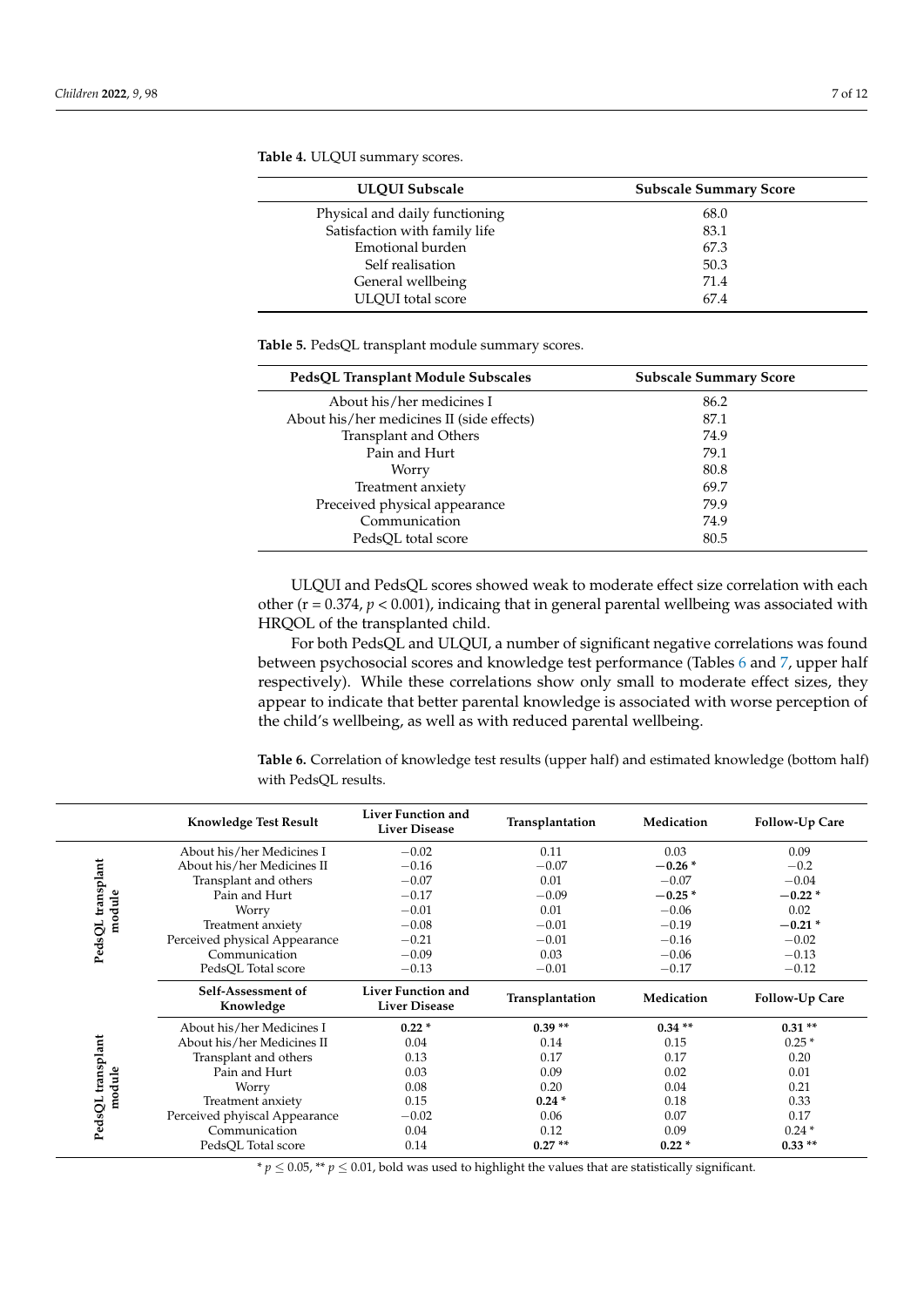|       | <b>Knowledge Test Result</b>    | <b>Liver Function</b><br>and Liver Disease | Transplantation | Medication | Follow-Up Care |
|-------|---------------------------------|--------------------------------------------|-----------------|------------|----------------|
|       | Physical/daily functioning      | 0.06                                       | 0.08            | $-0.03$    | 0.01           |
|       | Satisfaction with family life   | $-0.05$                                    | 0.01            | $-0.11$    | $-0.04$        |
|       | Emotional burden                | $-0.03$                                    | 0.10            | $-0.07$    | $-0.06$        |
| ULQUI | Self realisation                | $-0.01$                                    | $-0.22*$        | $-0.17$    | $-0.21*$       |
|       | General well-being              | 0.09                                       | 0.05            | $-0.04$    | $-0.05$        |
|       | <b>ULOI</b> Total score         | $-0.04$                                    | $-0.04$         | $-0.15$    | $-0.13$        |
|       | Self-Assessment of<br>Knowledge | <b>Liver Function</b><br>and Liver Disease | Transplantation | Medication | Follow-Up Care |
| ULQUI | Physical/daily functioning      | 0.14                                       | 0.08            | 0.19       | $0.25**$       |
|       | Satisfaction with family life   | 0.02                                       | 0.07            | 0.15       | $0.23*$        |
|       | Emotional burden                | 0.09                                       | 0.02            | 0.04       | 0.15           |
|       |                                 |                                            |                 |            |                |
|       | Self realisation                | 0.05                                       | $-0.02$         | 0.03       | 0.02           |
|       | General well-being              | 0.12                                       | 0.09            | 0.15       | $0.2*$         |

**Table 7.** Correlation of knowledge test results (upper half) and estimated knowledge (bottom half) with ULQUI.

*\* p* ≤ 0.05, <sup>\*\*</sup> *p* ≤ 0.01, bold was used to highlight the values that are statistically significant.

In contrast, parental estimation of their own knowledge showed numerous positive correlations of small to moderate effect size with both the PedsQL and the ULQUI (Tables 6 and 7, respective bottom half). In particular, parents with a higher self-assessment of their own disease-specific and transplantation knowledge ascribed higher scores to their children's HRQoL regarding medication, treatment anxiety and communication. Estimated knowledge on follow-up care also correlated positively with ULQUI summary score  $(r = 0.21, p = 0.03)$  as well as ULQUI subscores for physical/daily functioning  $(r = 0.25, p = 0.03)$  $p = 0.01$ ), satisfaction with family life ( $r = 0.23$ ,  $p = 0.01$ ) and general wellbeing ( $r = 0.20$ ,  $p = 0.04$ ) (Table 7). While these associations only have small effect sizes, the notion that estimated knowledge and HRQOL are positively correlated is supported by the finding of significantly higher ULQUI and PedsQL scores in parents with self-estimated knowledge in the upper tertile, compared to the lower 2 tertiles (Table 8). This difference could only be demonstrated for self-estimated knowledge, but not for knowledge test results (data not shown).

#### *3.4. Which Other Factors Affect Knowledge and Psychosocial Outcome?*

Knowledge test performance was significantly better in German native speakers. In contrast, self-estimated knowledge did not differ between native speakers and non-native speakers.

Parents with higher educational background achieved higher knowledge test performance in the area of basic knowledge on liver and liver disease only. No differences according to parental education status were found in the other topic areas.

Parents living in a stable relationship scored higher in most ULQUI subscales compared to parents without a partner, but did not achieve higher PedsQL scores. Similarly, single parents had lower ULQUI scores compared with parents with shared parental responsibilities. PedsQL pain scores were lower in single parent families, whereas PedsQL medication side effect scores were higher. Being unemployed was associated with lower ULQUI scores for emotional burden and self-realisation, and with lower PedsQL Medication scores.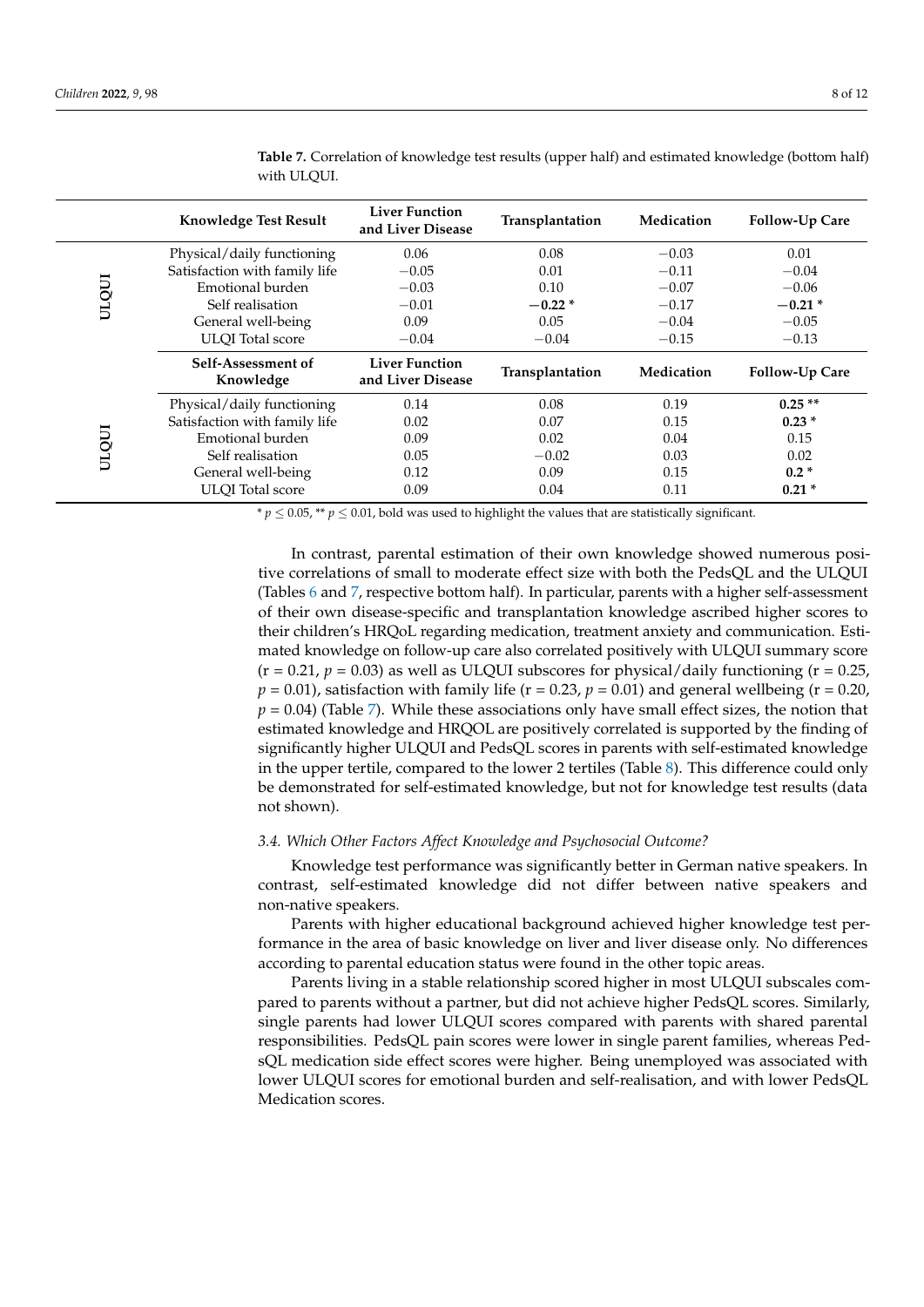| PedsQL                        | <b>Upper Tertile</b><br><b>Estimated</b><br><b>Knowledge Score</b> | <b>Lower Two Tertiles</b><br><b>Estimated</b><br><b>Knowledge Score</b> | p       |
|-------------------------------|--------------------------------------------------------------------|-------------------------------------------------------------------------|---------|
| About his/her Medicines I     | $91.0 \pm 10.6$                                                    | $83.0 + 12.7$                                                           | < 0.01  |
| About his/her Medicines II    | $90.8 \pm 8.7$                                                     | $84.7 + 15.0$                                                           | 0.02    |
| Transplant and others         | $79.5 + 14.3$                                                      | $71.7 + 15.7$                                                           | 0.02    |
| Pain and Hurt                 | $80.3 \pm 20.1$                                                    | $78.4 + 19.3$                                                           | $n.s.*$ |
| Worry                         | $85.7 + 17.1$                                                      | $77.7 + 20.9$                                                           | n.s.    |
| Treatment anxiety             | $79.2 + 25.5$                                                      | $63.8 + 29.6$                                                           | 0.01    |
| Perceived phyiscal Appearance | $82.4 \pm 19.8$                                                    | $77.7 \pm 25.2$                                                         | n.s.    |
| Communication                 | $81.1 + 23.0$                                                      | $71.0 + 25.8$                                                           | n.s.    |
| PedsQL Total score            | $85.0 \pm 10.7$                                                    | $77.4 + 11.6$                                                           | < 0.01  |
| <b>ULQUI</b>                  |                                                                    |                                                                         |         |
| Physical/daily functioning    | $72.9 + 17.1$                                                      | $65.3 \pm 17.1$                                                         | 0.03    |
| Satisfaction with family life | $89.1 \pm 11.4$                                                    | $79.8 \pm 17.7$                                                         | < 0.01  |
| Emotional burden              | $70.1 \pm 22.6$                                                    | $65.8 \pm 19.5$                                                         | n.s.    |
| Self realisation              | $53.6 \pm 23.3$                                                    | $48.6 + 22.4$                                                           | n.s.    |
| General well-being            | $75.8 \pm 17.9$                                                    | $69.1 \pm 17.1$                                                         | n.s.    |
| <b>ULQI</b> Total score       | $70.1 \pm 16.7$                                                    | $65.4 + 15.4$                                                           | n.s.    |

**Table 8.** PedsQL and ULQUI scores in upper and lower tertiles of estimated knowledge scores.

\* n.s. not significant.

# **4. Discussion**

The purpose of our study was to examine the relationship of parental disease-specific knowledge with both somatic and psychosocial outcome. We found parental diseasespecific knowledge to be satisfactory, particularly in the areas of liver transplantation and follow-up care. Parental knowledge test performance correlated moderately with parental self-estimation of knowledge. Contrary to our expectations, knowledge test performance was negatively correlated with both parental and patient psychosocial wellbeing. Whether increased knowledge fosters heightened awareness for problems, or whether ongoing health-related problems drive the acquisition of more knowledge, remains a matter of speculation. In contrast to actual disease-specific knowledge, parental self-estimation of knowledge was positively correlated with both parental psychosocial wellbeing as well as with parental perception of patients' HRQOL.

Neither actual nor estimated knowledge correlated with somatic outcome in our study. We chose medication variability index as a surrogate parameter for adherence and medical outcome. MLVI has been well described as a marker for adherence, which in turn is vital for long-term outcome [20,21]. MLVI above the cut-off of 2.5 ng/mL (in Tacrolimus users) was predictive of the occurrence of acute cellular rejection [10,19]. The choice of MLVI as somatic outcome parameter has several potential limitations, including variations in target levels over time and a strong inverse correlation with both age and time elapsed since transplantation. Most important, MLVI only represents a fraction of potential somatic outcomes. However, suitable somatic outcome parameters for this type of study are difficult to find. Unlike diabetes for instance, where HbA1c represents an easy-to-determine and fast-reacting outcome parameter that will reflect changes in disease management and adherence in a timely fashion, an equivalent easy to use biochemical outcome marker does not exist in pLx. Further (interventional) studies on long-term effects of parental education programs should aim to include additional parameters such as growth, physical activity reporting, rejection rates and use of medical ressources.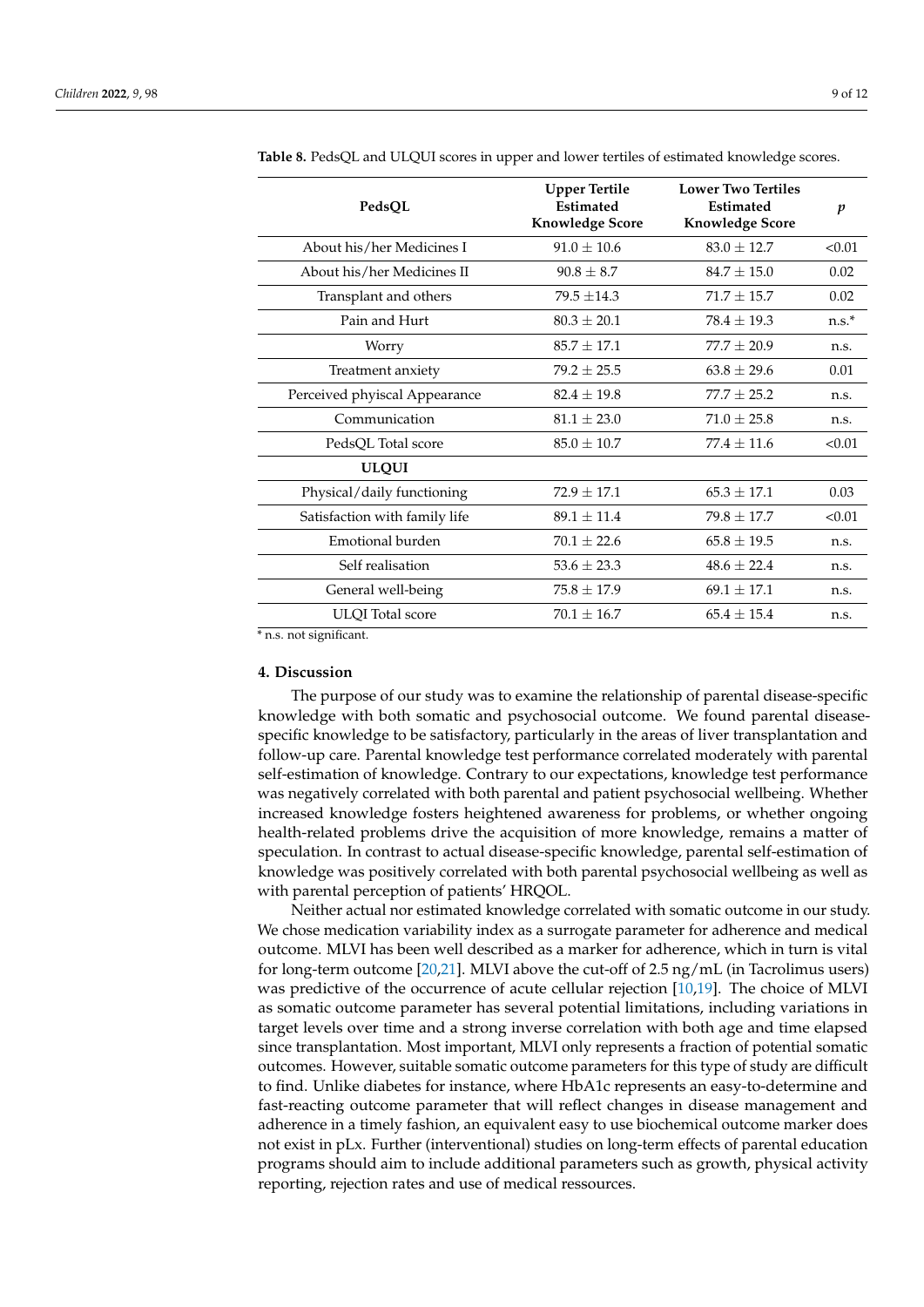A few limitations need to be addressed. We used a tailor-made questionnaire to assess parental disease-specific knowledge with multiple-choice questions and statements to be rated as true or false. Any tailor-made solution carries the risk of representing a subjective selection of topics influenced by the study team's preferences. In addition, wording and structure of the questions might be unintelligible for some parents, depending on language or academic background. To the best of our knowledge, no standardized instrument exists to assess parental disease-specific knowledge in the context of paediatric liver transplantation. Topics of questions were drawn from daily clinical practice and incorporated issues raised during routine clinic visits, during counseling sessions and in patient-led phone calls. Correct answer rates ranged from 46% to 91%. Translated into exam pass grades, this would correspond to marks between D and B. A clear definition of what constitutes an acceptable level on health-related knowledge does not exist. Indeed, such a target level of knowledge would need to be defined in order to evaluate the effects and applicability of a new structured disease education program.

Perhaps the most striking finding of our study is the fact that parental well-being (and perception of patient well-being) did not correlate positively with actual knowledge, but with self-estimated knowledge.

Good self-assessed knowledge on basic liver function, transplantation, medication and follow-up care was associated with better scores in medication subscales and total PedsQL summary score. Similarly, higher estimated knowledge on follow-up care was associated with improved physical functioning, satisfaction with family life, general wellbeing and total summary score of the ULQUI. This strong effect of positive self-assessment is reflected in other studies on parental disease-specific education. In the study by Lerret et al., "readiness for discharge" is estimated using a self-perception inventory, not an objective knowledge-based test [16]. Readiness for discharge correlates strongly with coping at home in this study. These findings illustrate that disease-specific education for parents should target their sense of self-efficacy [22] and internal control at least as much as actual disease-related skills. In the knowledge tests, questions targeting "need to do" topics such as vaccinations, or taking of immunosuppressive education, had higher response rates than questions regarding theorectical background knowledge. This finding again illustrates parental preferences for practical knowledge and for "feeling ready to cope". Evaluation of education programs in children with variable chronic illnesses show an increase in HRQoL after training particularly if training efforts center on strengthening parents' and patients' self-monitoring, problem-solving skills, and thus their sense of self-efficacy [15]. These findings underline the importance of patient empowerment in all educational efforts.

# **5. Conclusions**

Success of parental training in paediatric liver transplantation can be difficult to assess when using a knowledge-based approach, since validated instruments are lacking and consent on what constitutes acceptable knowledge levels does not exist. Knowledge test results in our study suggest a preference for practical, "how to do" knowledge. Parental perception of their own knowledge has significant positive associations with both parental and patients' psychosocial wellbeing. This finding emphasizes the necessity to incorporate parental self-perception, self-management skills and self-efficacy as targets of parental educational interventions.

**Supplementary Materials:** The following are available online at https://www.mdpi.com/article/ 10.3390/children9010098/s1, Table S1: Knowledge questionnaire for parents of liver transplanted children; Table S2: Ulm quality of life inventory for parents of children with a chronic illness ULQUI.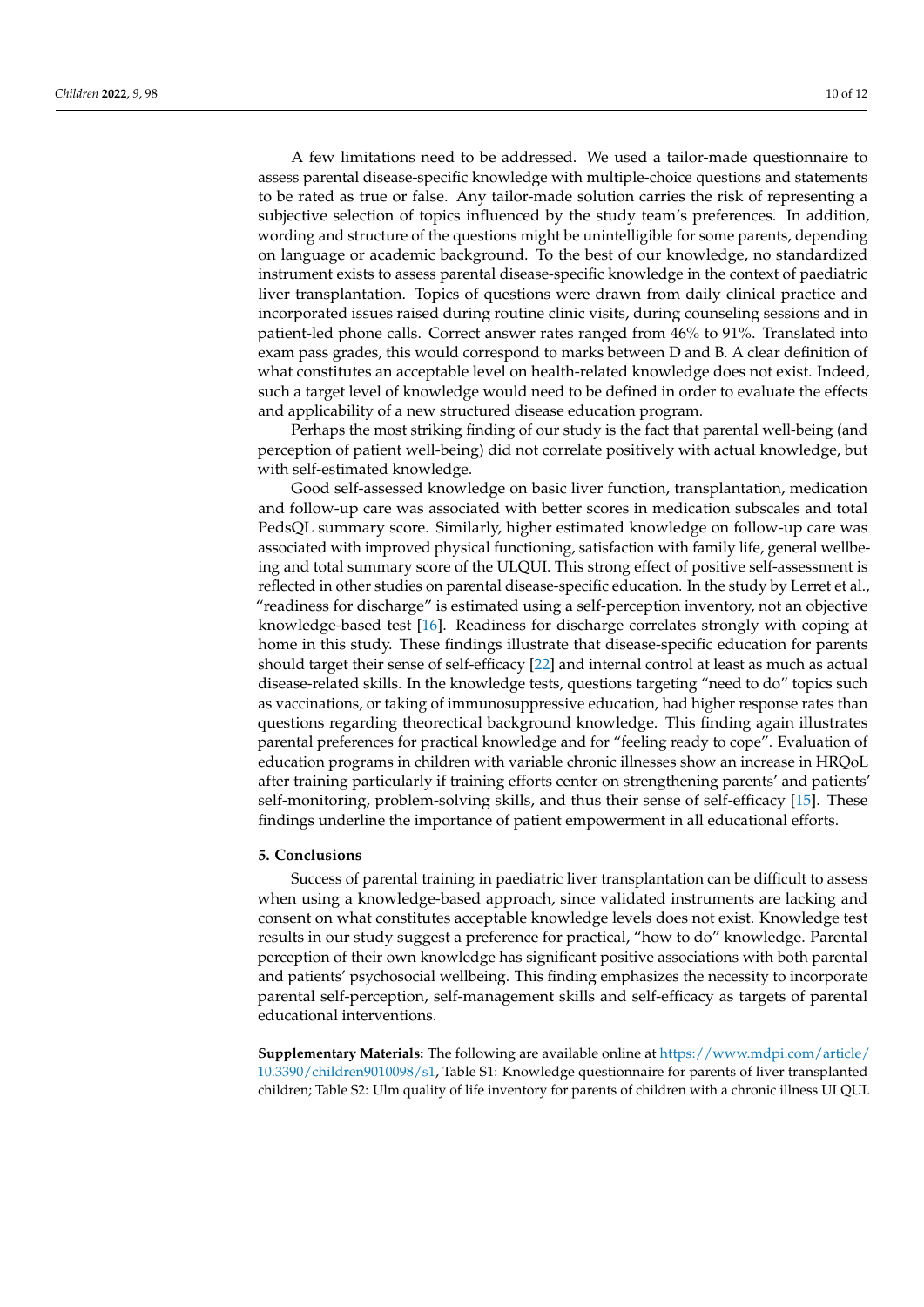**Author Contributions:** Conceptualization, I.G., J.O., C.K. and K.L.; methodology, K.L., G.E. and K.S.; validation, I.G., J.O. and K.L.; formal analysis, L.S., I.G. and J.O.; investigation, L.S. and J.O.; resources, U.B. and E.-D.P., data curation, I.G. and J.O.; writing—original draft preparation, L.S. and J.O.; writing—review and editing, J.O. and I.G.; visualization, L.S. and J.O.; supervision, U.B. and K.L.; project administration, J.O.; funding acquisition, J.O. and I.G. All authors have read and agreed to the published version of the manuscript.

**Funding:** J.O. position was funded by a research grant from Hannover Medical School.

**Institutional Review Board Statement:** The study was conducted according to the guidelines of the Declaration of Helsinki, and approved by the Institutional Review Board (or Ethics Committee) of Hannover Medical School (protocol code 8474\_BO\_S\_2019, date of approval 25 June 2019).

**Informed Consent Statement:** Informed consent was obtained from all subjects involved in the study.

**Data Availability Statement:** Data are available from the corresponding author on request.

**Conflicts of Interest:** The authors declare no conflict of interest.

# **References**

- 1. Kerkar, N.; Danialifar, T. Changing definitions of successful outcomes in pediatric liver transplantation. *Curr. Opin. Organ. Transplant.* **2014**, *19*, 480–485. [CrossRef] [PubMed]
- 2. Ng, V.; Nicholas, D.; Dhawan, A.; Yazigi, N.; Ee, L.; Stormon, M.; Gilmour, S.; Schreiber, R.; Taylor, R.; Otley, A.; et al. Development and validation of the pediatric liver transplantation quality of life: A disease-specific quality of life measure for pediatric liver transplant recipients. *J. Pediatr.* **2014**, *165*, 547–555.e7. [CrossRef] [PubMed]
- 3. Nicholas, D.B.; Otley, A.R.; Taylor, R.; Dhawan, A.; Gilmour, S.; Ng, V.L. Experiences and barriers to Health-Related Quality of Life following liver transplantation: A qualitative analysis of the perspectives of pediatric patients and their parents. *Health Qual. Life Outcomes* **2010**, *8*, 150. [CrossRef] [PubMed]
- 4. Blote, R.; Memaran, N.; Borchert-Morlins, B.; Thurn-Valsassina, D.; Goldschmidt, I.; Beier, R.; Sauer, M.; Müller, C.; Sarganas, G.; Oh, J.; et al. Greater Susceptibility for Metabolic Syndrome in Pediatric Solid Organ and Stem Cell Transplant Recipients. *Transplantation* **2019**, *103*, 2423–2433. [CrossRef]
- 5. Memaran, N.; Borchert-Morlins, B.; Schmidt, B.M.W.; Sugianto, R.I.; Wilke, H.; Blote, R.; Baumann, U.; Bauer, E.; von Wick, A.; Junge, N.; et al. High Burden of Subclinical Cardiovascular Target Organ Damage After Pediatric Liver Transplantation. *Liver Transplant.* **2019**, *25*, 752–762. [CrossRef]
- 6. Wallot, M.A.; Mathot, M.; Janssen, M.; Holter, T.; Paul, K.; Buts, J.P.; Reding, R.; Otte, J.B.; Sokal, E.M. Long-term survival and late graft loss in pediatric liver transplant recipients—A 15-year single-center experience. *Liver Transplant.* **2002**, *8*, 615–622. [CrossRef]
- 7. Mayer, K.; Junge, N.; Goldschmidt, I.; Leiskau, C.; Becker, T.; Lehner, F.; Richter, N.; van Dick, R.; Baumann, U.; Pfister, E.-D. Psychosocial outcome and resilience after paediatric liver transplantation in young adults. *Clin. Res. Hepatol. Gastroenterol.* **2019**, *43*, 155–160. [CrossRef]
- 8. Miserachs, M.; Parmar, A.; Bakula, A.; Hierro, L.; D'Antiga, L.; Goldschmidt, I.; Debray, D.; McLin, V.A.; Casotti, V.; Pawłowska, J.; et al. Health-related quality of life in pre-adolescent liver transplant recipients with biliary atresia: A cross-sectional study. *Clin. Res. Hepatol. Gastroenterol.* **2019**, *43*, 427–435. [CrossRef]
- 9. Dobbels, F.; Van Damme-Lombaert, R.; Vanhaecke, J.; De Geest, S. Growing pains: Non-adherence with the immunosuppressive regimen in adolescent transplant recipients. *Pediatr. Transplant.* **2005**, *9*, 381–390. [CrossRef]
- 10. Shemesh, E.; Duncan, S.; Anand, R.; Shneider, B.L.; Alonso, E.M.; Mazariegos, G.V.; Venick, R.S.; Annunziato, R.A.; Bucuvalas, J.C. Trajectory of adherence behavior in pediatric and adolescent liver transplant recipients: The medication adherence in children who had a liver transplant cohort. *Liver Transplant.* **2018**, *24*, 80–88. [CrossRef]
- 11. Couch, R.; Jetha, M.; Dryden, D.M.; Hooten, N.; Liang, Y.; Durec, T.; Sumamo, E.; Spooner, C.; Milne, A.; O'Gorman, K.; et al. Diabetes education for children with type 1 diabetes mellitus and their families. *Evid. Rep. Technol. Assess* **2008**, *166*, 1–144, PMID: 18620470; PMCID: PMC4781150.
- 12. Ersser, S.J.; Latter, S.; Sibley, A.; Satherley, P.A.; Welbourne, S. Psychological and educational interventions for atopic eczema in children. *Cochrane Database Syst. Rev.* **2014**, *2014*, CD004054. [CrossRef]
- 13. Ernst, G.; Menrath, I.; Lange, K.; Eisemann, N.; Staab, D.; Thyen, U.; Szczepanski, R.; ModuS Study Group. Development and evaluation of a generic education program for chronic diseases in childhood. *Patient Educ. Couns.* **2017**, *100*, 1153–1160. [CrossRef]
- 14. Lange, K.; Ernst, G. Umgang mit Chronisch Kranken Kindern und Jugendlichen. Psychologische und Pädagogische Elemente der Langzeitbehandlung. In *Pädiatrische Endokrinologie und Diabetologie*, 2nd ed.; Hiort, T., Danne, T., Wabitsch, M., Eds.; Springer: Berlin/Heidelberg, Germany; New York, NY, USA, 2017.
- 15. Menrath, I.; Ernst, G.; Lange, K.; Eisemann, N.; Szczepanski, R.; Staab, D.; Degner, M.; Thyen, U.; ModuS Study Group. Evaluation of a generic patient education program in children with different chronic conditions. *Health Educ. Res.* **2019**, *34*, 50–61. [CrossRef]